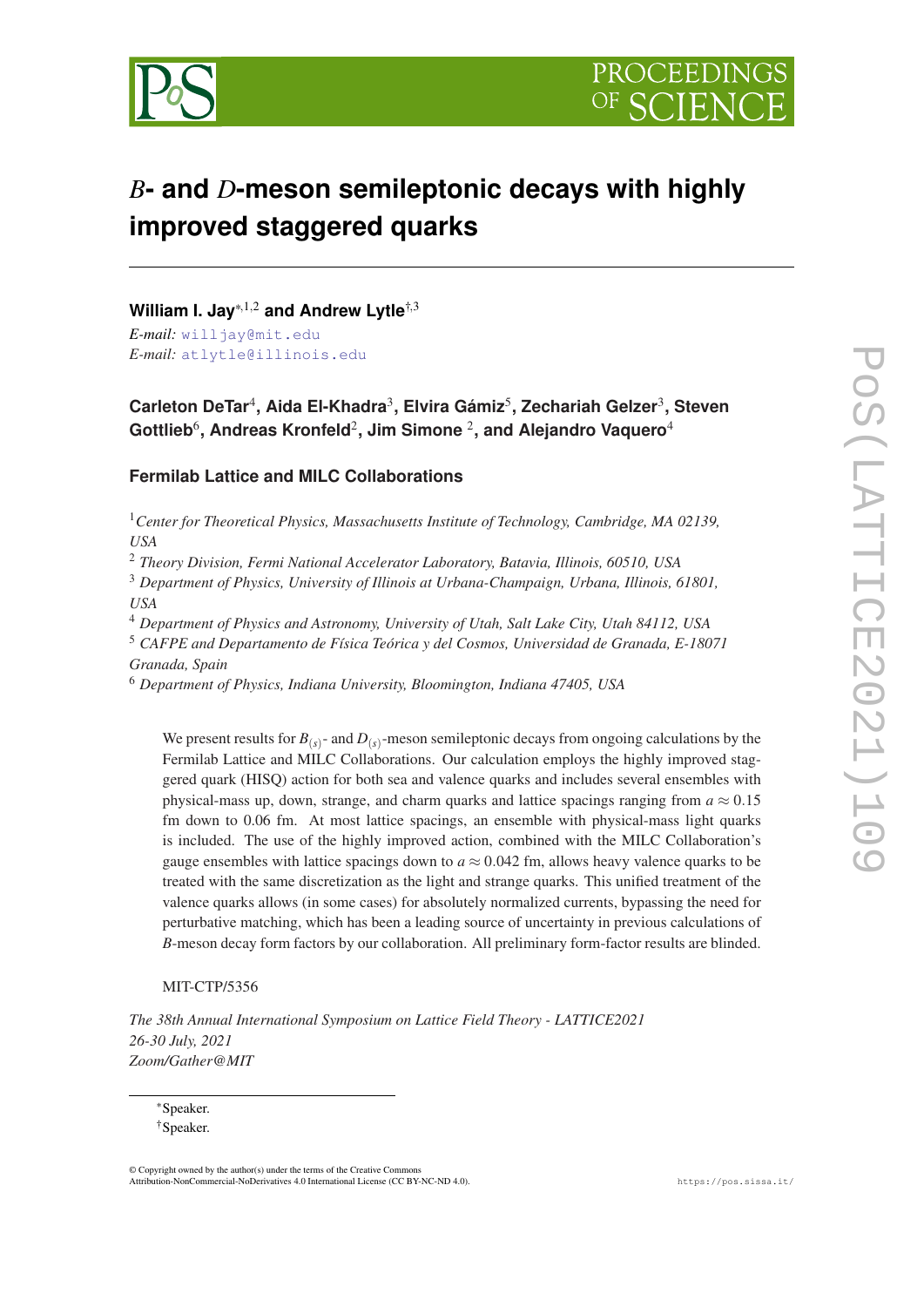## 1. Introduction

Semileptonic decays of mesons are a rich source of information for understanding fundamental physics. These relatively simple decay processes are especially useful for extracting CKM matrix elements, since the decay rates are proportional to the square of the matrix element [\[1,](#page-10-0) [2\]](#page-11-0). In particular, the most precise exclusive extractions of  $|V_{cb}|$  and  $|V_{ub}|$  come from measurements of  $B \to D^{(*)}\ell\nu$  and  $B \to \pi\ell\nu$ . In the case of *D* decays,  $D \to K\ell\nu$  gives a precise constraint on  $|V_{cs}|$ while  $D \to \pi \ell \nu$  can be used to constrain  $|V_{cd}|$ . Central to these determinations are experimental measurements of the process and first-principles calculations of hadronic form factors from lattice QCD [[3](#page-11-0)].

In order to test the Standard Model as stringently as possible, one desires many independent determinations of a given CKM element. Agreement among determinations signifies the validity of the Standard Model (for these processes, at this level of precision), whereas discrepancies could indicate the presence of new physics. In the case of  $|V_{cb}|$  and  $|V_{ub}|$ , there are long-standing discrepancies between so-called inclusive determinations, which study decay rates summed over outgoing final states, and the most precise exclusive determinations from semileptonic decays [[3](#page-11-0), [4](#page-11-0), [5\]](#page-11-0). This situation is summarized succinctly in Fig. [1](#page-2-0).

In addition to the outstanding inclusive/exclusive puzzles, there is by now a large body of evidence of so-called "flavor anomalies" uncovered at the *B*-factories and by LHCb (see, e.g., [[1](#page-10-0), [6,](#page-11-0) [7,](#page-11-0) [8](#page-11-0)]). Perhaps the most striking of these are in the  $B \to D\ell v$  and  $B \to D^* \ell v$  *R*-ratios, given simply as the ratio of branching fractions into the  $\ell = \tau$  final state over  $\ell = \mu, e$ . Lattice QCD calculations furnish all form factors needed to describe these decays and so can give predictions for integrated quantities like the *R*-ratios. Therefore, lattice data are critical to anchor the expected distributions based on the Standard Model, and if these anomalies persist, to help understand and disentangle in detail the nature of new physics.

Here we adopt a unified approach to semileptonic decay calculations in which all quarks, both valence and sea, are treated using the same action. This setup allows us to compute the correlation functions needed for the whole gamut of pseudoscalar to pseudoscalar transitions simultaneously, resulting in a suite of form factors and improved determinations for all the aforementioned CKM elements. Having a common setup for all the processes will allow us to study ratios of observables for different channels including all correlations; we expect that this capability will yield interesting results for comparison with experimental results. As will be discussed in Sec. [2.2](#page-3-0), the combination of very fine lattice spacings with an improved staggered quark action is what makes this setup possible.

The remainder of this article is organized as follows. In Sec. [2](#page-2-0) we will briefly review the theory of semileptonic transitions with pseudoscalar initial and final states, and explain both the theory and relevant implementation details of our lattice QCD calculations. In Sec [3](#page-5-0) we present preliminary results. Finally, we end with a few summary remarks in Sec [4.](#page-9-0)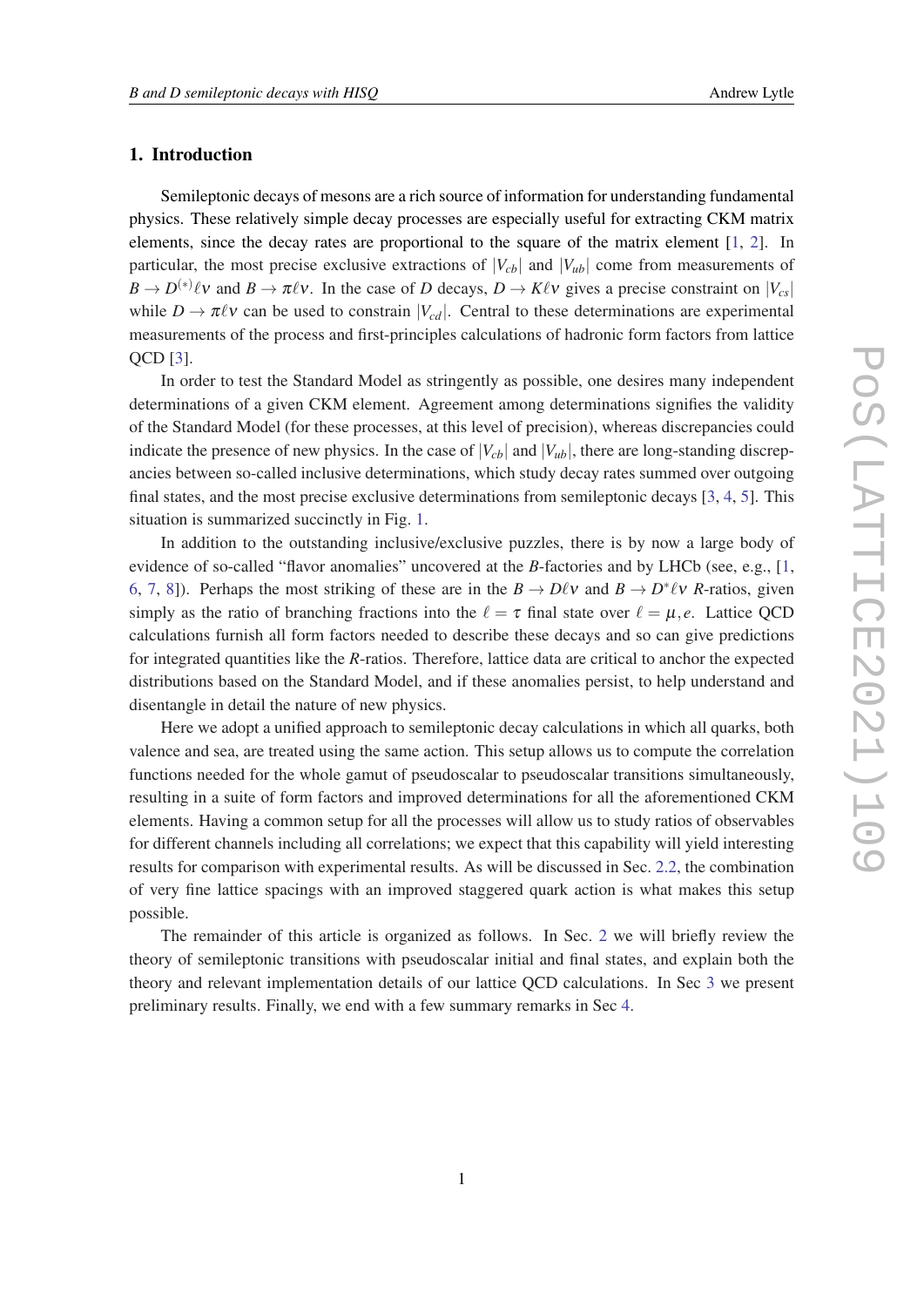

<span id="page-2-0"></span>

Figure 1: Status summaries of determinations of  $|V_{ub}|$ ,  $|V_{cb}|$ ,  $|V_{cd}|$ , and  $|V_{cs}|$  from [[3\]](#page-11-0) and [[5](#page-11-0)]. The colored bands give the CKM determination based on specific processes. The calculations described in this proceeding will lead to precision determinations for all four of these CKM matrix elements.

## 2. Setup

## 2.1 Theory Recap

Matrix elements furnish a variety of form factors, defined according to

$$
\langle L|\mathscr{V}^{\mu}|H\rangle \equiv \sqrt{2M_H} \left( v_H^{\mu} f_{\parallel}(q^2) + p_{\perp}^{\mu} f_{\perp}(q^2) \right)
$$
 (2.1)

$$
\equiv f_{+}(q^{2})\left(p_{H}^{\mu}+p_{L}^{\mu}-\frac{M_{H}^{2}-M_{L}^{2}}{q^{2}}q^{\mu}\right)+f_{0}(q^{2})\frac{M_{H}^{2}-M_{L}^{2}}{q^{2}}q^{\mu}\tag{2.2}
$$

$$
\langle L|\mathscr{S}|H\rangle = \frac{M_L^2 - M_H^2}{m_h - m_\ell} f_0(q^2)
$$
\n(2.3)

In these expressions,  $M_H$ ,  $M_L$ ,  $p_H^{\mu}$ , and  $p_L^{\mu}$  refer to the mass and four-momentum of the "heavy" mother (H) and "light" daughter (L) mesons;  $m_h$  and  $m_\ell$  refer to the "heavy" mother and "light" daughter quarks;  $v_H^{\mu} = p_H^{\mu}/M_H$  is the four-velocity of the heavy meson;  $p_{\perp}^{\mu} = p_L^{\mu} - (p_L \cdot v_H) v_H^{\mu}$  is the component of the daughter hadron's momentum orthogonal to  $v_H$ , and;  $q^{\mu} = p_H^{\mu} - p_L^{\mu}$  is the momentum transfer. The final equality relating  $f_0$  to the scalar matrix element follows from partial conservation of the vector current (see Eq.  $(2.7)$  below). The manifestly covariant expressions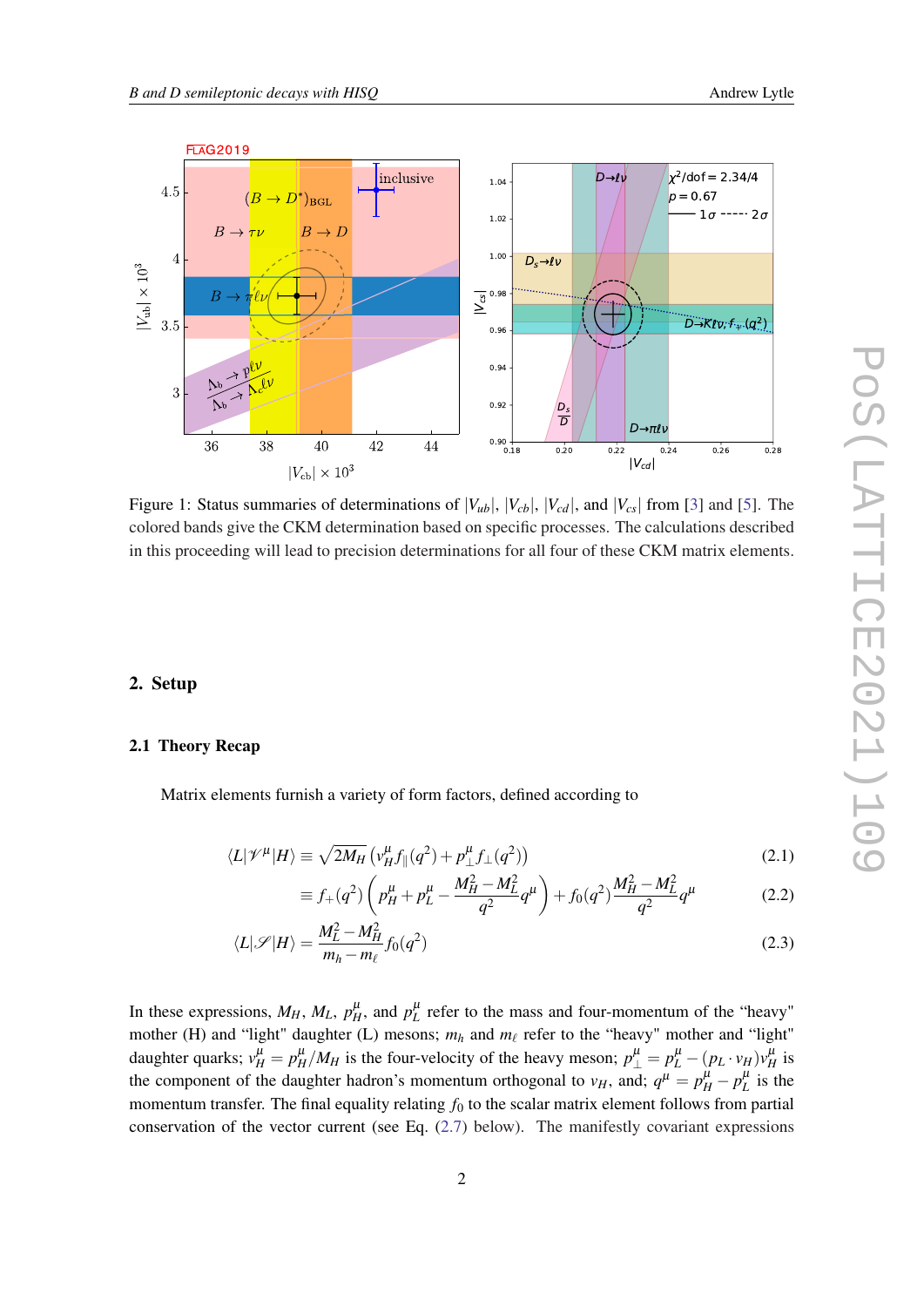<span id="page-3-0"></span>simplify in the rest frame of the decaying heavy meson and take the following forms:

$$
f_{\parallel} = Z_{V^0} \frac{\langle L | V^0 | H \rangle}{\sqrt{2M_H}}
$$
(2.4)

$$
f_{\perp} = Z_{V} \frac{\langle L | V^{i} | H \rangle}{\sqrt{2M_{H}}} \frac{1}{p_{L}^{i}} \tag{2.5}
$$

$$
f_0 = Z_S \frac{m_h - m_\ell}{M_H^2 - M_L^2} \langle L | S | H \rangle. \tag{2.6}
$$

These expressions are written in terms of bare lattice currents and their associated renormalization factors, so that  $Z_1J_1$ <sub>dattice</sub> has the same matrix elements (up to controlled uncertainties) as  $\mathscr{J}$ . The scalar and vector currents admit non-perturbative renormalization using partial conservation of the vector current (PCVC). As an operator statement in the continuum, PCVC says  $\partial_{\mu}V^{\mu} = (m_h - m_{\ell})S$ . In momentum space, this result implies the following non-perturbative renormalization condition for the lattice currents [[12\]](#page-11-0):

$$
Z_{V^0}(M_H - E_L) \langle L | V^0 | H \rangle + Z_{V^i} \mathbf{q} \cdot \langle L | \mathbf{V} | H \rangle = Z_S(m_h - m_\ell) \langle L | S | H \rangle. \tag{2.7}
$$

With the present treatment of all valence quarks with the highly improved staggered quark (HISQ) action [\[13](#page-11-0)], the local scalar density enjoys absolute normalization,  $Z_s \equiv 1$ .

Our ongoing calculations are also computing the tensor form factor, which is relevant in searches for physics beyond the Standard Model. However, in keeping with the scope of the talks actually presented at the conference, we restrict our discussion to the scalar and vector form factors.

## 2.2 Lattice Calculation Details

| $\approx a$ [fm] | $m_\ell$         | $m_h/m_c$                    |
|------------------|------------------|------------------------------|
| 0.15             | physical         | 0.9, 1.0, 1.1                |
| 0.12             | physical         | 0.9, 1.0, 1.4                |
| 0.088            | physical         | 0.9, 1.0, 1.5, 2.0, 2.5      |
| 0.088            | $0.1 \times m_s$ | 0.9, 1.0, 1.5, 2.0, 2.5      |
| 0.057            | physical         | 0.9, 1.0, 1.1, 2.2, 3.3      |
| 0.057            | $0.1 \times m_s$ | 0.9, 1.0, 2.0, 3.0, 4.0      |
| 0.057            | $0.2 \times m$   | 0.9, 1.0, 2.0, 3.0, 4.0      |
| 0.042            | $0.2 \times m_s$ | 0.9, 1.0, 2.0, 3.0, 4.0, 4.2 |

Table 1: A summary of the lattice spacings and valence quark masses used in our calculation. The text describes the ensembles' sea and valence masses in more detail. The gauge ensembles were generated by the MILC collaboration [[14,](#page-11-0) [15](#page-11-0), [16](#page-11-0)].

Our calculation uses ensembles generated by the MILC Collaboration using  $N_f = 2 + 1 + 1$ 1 flavors of dynamical sea quarks with the HISQ action [[14,](#page-11-0) [15](#page-11-0), [16](#page-11-0)]. Table 1 summarizes the ensembles we have used in our calculation to date. Lattice spacings range from  $a \approx 0.15$  fm down to  $a \approx 0.042$  fm. An ensemble with physical-mass light quarks appears for all lattice spacings but  $a \approx 0.042$  fm. (For the decays of *B* mesons, we plan to include a physical-mass ensemble at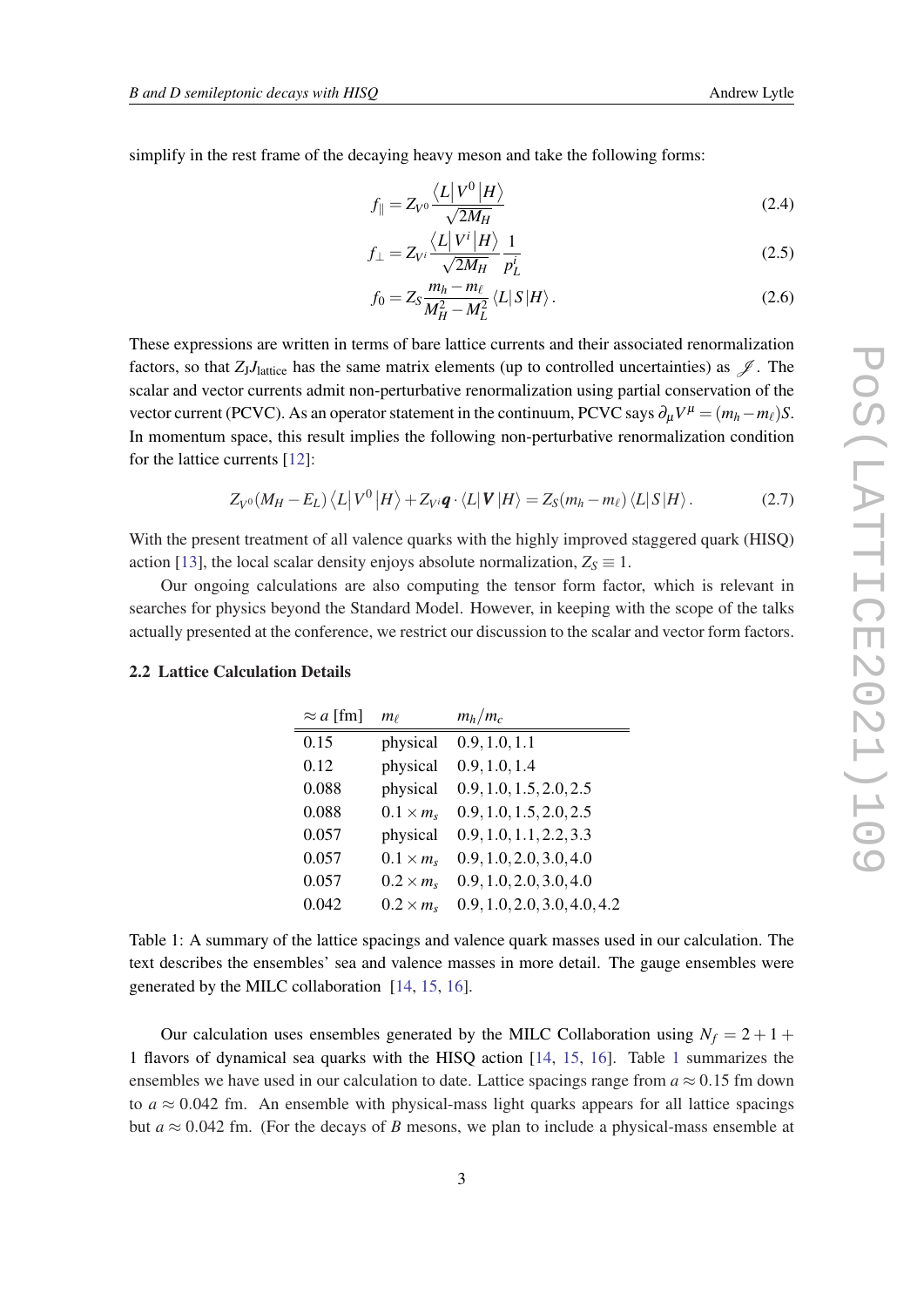<span id="page-4-0"></span> $a \approx 0.042$  fm in the future.) At the finest lattice spacings, we also include ensembles with heavierthan-physical light quarks with  $m_\ell \approx 0.1 m_{\text{strange}}$  and  $m_\ell \approx 0.2 m_{\text{strange}}$ . For the light and strange quarks, the valence quark masses match those in the sea. In all ensembles the charm and strange quarks in the sea have physical masses. The heavy valence quarks range in mass from roughly 0.9 $m_c$  to just below the lattice cutoff  $m_h a \lesssim 1$ . At the finest lattice spacing employed to date,  $a \approx 0.042$  fm, this setup allows simulation close to the physical mass of the bottom quark.

To access the form factors, we compute the following two-point and three-point correlation functions

$$
C_H(t) = \sum_{\mathbf{x}} \langle \mathcal{O}_H(0, \mathbf{0}) \mathcal{O}_H(t, \mathbf{x}) \rangle
$$
 (2.8)

$$
C_L(t, \mathbf{p}) = \sum_{\mathbf{x}} e^{i \mathbf{p} \cdot \mathbf{x}} \langle \mathcal{O}_L(0, \mathbf{0}) \mathcal{O}_L(t, \mathbf{x}) \rangle
$$
 (2.9)

$$
C_3(t,T,\boldsymbol{p}) = \sum_{\boldsymbol{x},\boldsymbol{y}} e^{i\boldsymbol{p}\cdot\boldsymbol{y}} \langle \mathcal{O}_L(0,\boldsymbol{0})J(t,\boldsymbol{y})\mathcal{O}_H(T,\boldsymbol{x}) \rangle, \qquad (2.10)
$$

where the  $\mathcal{O}_{H,L}$  are staggered meson operators which couple to the mother *H* and daughter *L* hadrons. For the scalar and temporal vector current we employ local staggered operators, while for spatial vector current we use the one-link operator. For brevity, we have suppressed staggered structure and Lorentz indices in the lattice current *J*, which represents the scalar, vector, and tensor currents. Figure [2](#page-5-0) shows the structure of these correlation functions. We work in the rest frame of the decaying mother hadron *H* and compute the recoiling daughter hadron *L* with eight different lattice momenta  $p_L = \frac{2\pi}{N_s a} n$ , where  $N_s \in \mathbb{Z}$  is the spatial extent of the lattice and *n* is  $(0,0,0)$ ,  $(1,0,0)$ ,  $(1,1,0), (2,0,0), (2,1,0), (3,0,0), (2,2,2)$  or  $(4,0,0)$ . For each choice of mass and momentum, we compute the three-point function for a few (typically 4 or 5) different source-sink separations *T*. For the light-quark propagators in the calculation, we employ the truncated solver method [[9](#page-11-0), [10\]](#page-11-0), using 24 to 36 loose solves per configuration.

To extract the required matrix elements, our analysis employs joint correlated fits to the twopoint and three-point correlation functions using the spectral decomposition. For instance, for the three-point function in Eq. (2.10), the spectral decomposition reads

$$
C_3(t,T,\mathbf{p}) = \sum_{m,n} (-1)^{m(t+1)} (-1)^{n(T-t-1)} A_{mn} e^{-E_L^{(n)}(\mathbf{p})t} e^{-M_L^{(m)}(T-t)}.
$$
\n(2.11)

As usual for staggered fermions, the correlation functions include smoothly decaying contributions with the desired parity as well as oscillating contributions from states of opposite parity. The spectral decompositions for the two-point functions are similar. The ground-state amplitude  $A_{00}$ is proportional to the matrix element  $\langle L|J|H\rangle$ , and so a fit to Eq. (2.11) gives the required matrix element. For the sake of visualization, the following ratio of correlation functions is useful:

$$
R^{S}(t,T,\boldsymbol{p}) = \sqrt{2M_{H}} \left(\frac{m_{h} - m_{l}}{M_{H}^{2} - M_{L}^{2}}\right) \frac{C_{3}^{S}(t,T,\boldsymbol{p})}{\sqrt{C_{2}^{L}(t,\boldsymbol{p})C_{2}^{H}(T-t)e^{-E_{L}t}e^{-M_{H}(T-t)}}}.
$$
(2.12)

Up to discretization effects, this ratio asymptotically approaches the form factor  $f_0$  for large times:

$$
R^{S}(t,T,\boldsymbol{p}) \stackrel{0 \ll t \ll T}{\longrightarrow} f_0(\boldsymbol{p}).
$$
\n(2.13)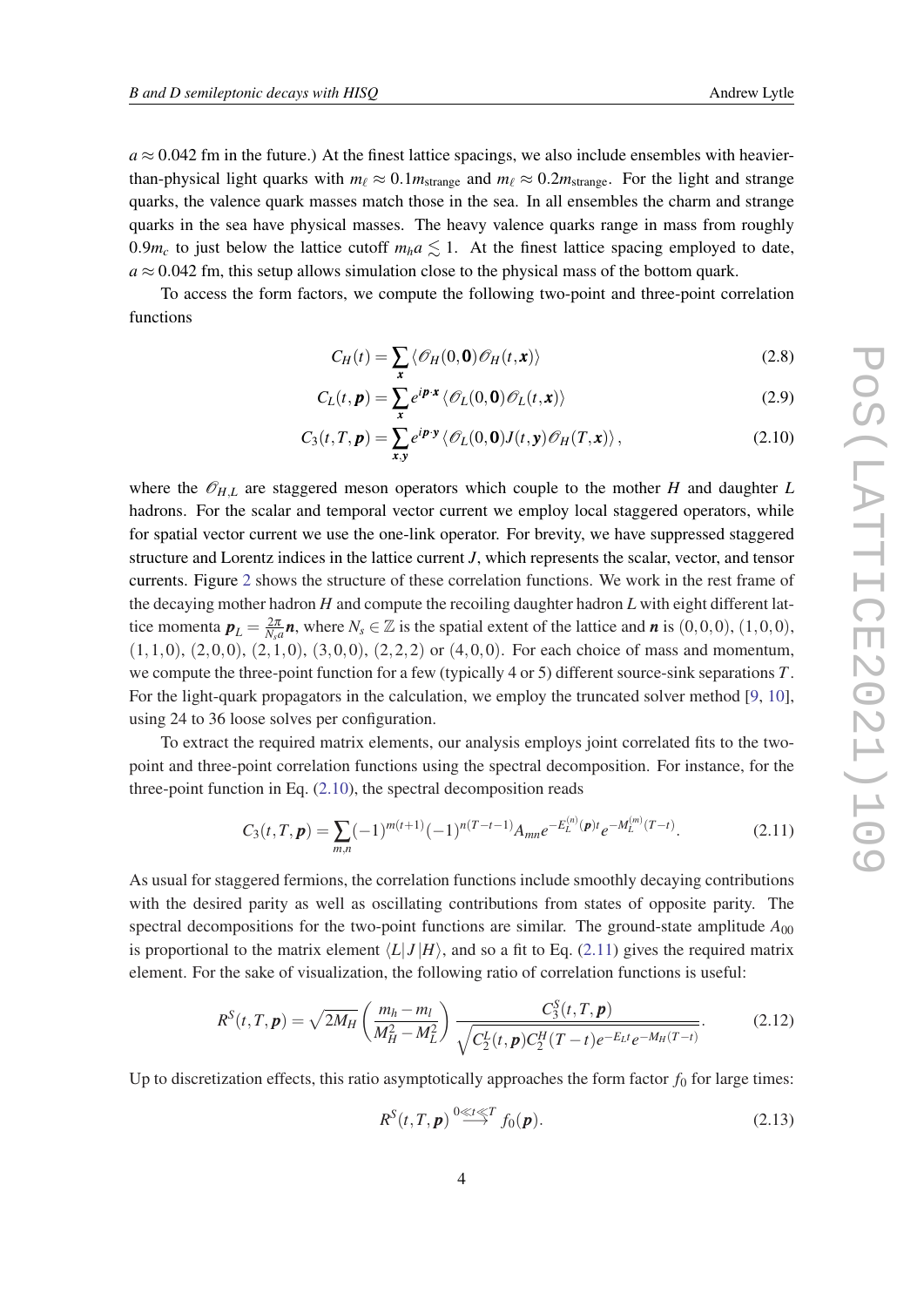<span id="page-5-0"></span>

Figure 2: A schematic figure of the 3pt functions defined in Eq. ([2.10\)](#page-4-0). The "light" daughter hadron is created with momentum  $p$  at the origin. An external current  $J$  is inserted at time  $t$ . The "heavy" mother hadron is destroyed at rest at time *T*.

Slightly different ratios, differing only by kinematic prefactors and renormalization factors, can also be constructed for  $f_{\parallel}$  and  $f_{\perp}$ . Although our quantitative analysis is based on fits to the spectral decomposition, the ratio provides a valuable visual check on the results.

The present analyses are blinded. More precisely, all of our three-point correlation functions are multiplied by a blinding factor,  $C_3^{\text{Blind}}(t,T,\bm p)=X\times C_3(t,T,\bm p),$  where  $X\in(0.95,1.05)$  is a fixed random number. Each sub-analysis (*D* decays, *B* decays) employs its own blinding factor. We plan to carry the analysis of the blinded form factors all the way through the chiral interpolation and continuum extrapolation, unblinding only when the analysis of systematic errors is complete. In these proceedings, all results involving three-point functions are blinded.

Several analysis choices are required when fitting the correlators. The starting times  $t_{\text{min}}$  for the fits are taken to be a fixed physical distance across ensembles,  $t_{\text{min}} \approx 0.5$  fm. Excluding data with noise-to-signal ratio greater than  $30\%$  determines the value of  $t_{\text{max}}$  (for many correlators, this amounts to retaining all the data out to the midpoint of the lattice). We fix the number of states included in each channel, typically 3 decaying and 1 oscillating (" $3 + 1$ ") states for the daughter meson and  $3 + 2$  states for the mother meson. The precise values are determined by analyzing the two-point functions in isolation and looking for the fewest states necessary to describe the correlator well for  $t \geq 0.5$  fm. After fixing these parameters for our preferred analyses, we vary these choices and look at the variation of the matrix elements and energies.

## 3. Results

#### 3.1 Two-point correlators

Figures [3](#page-6-0) displays kaon two-point functions on the physical-mass  $a \approx 0.09$  fm ensemble. These correlators are fairly representative of the quality of two-point functions across masses and lattice spacings. As expected, the noise-to-signal ratio grows exponentially for boosted correlators, and so highly boosted correlators, e.g. with  $\mathbf{n} = (2,2,2)$  or  $(4,0,0)$ , become noisy at large times. Even so, clear plateaus spanning several time slices are present in the effective mass curves at each momentum in the center pane.<sup>1</sup> Fig. [4](#page-6-0) shows the ground-state energies from fitting the correlators in Fig [3](#page-6-0). The good agreement with the continuum dispersion relation,  $E^2 = \mathbf{p}^2 + m^2$ , demonstrates

<sup>&</sup>lt;sup>1</sup>To reduce the visual impact of the opposite parity states, we construct the effective masses separately on even and odd time slices using  $am_{\text{eff}} \equiv \frac{1}{2} \arccosh[(C(t+2) + C(t-2))/C(t)]$ . The triangle and circle markers in the middle pane of Fig. [3](#page-6-0) correspond to the even and odd time slices, respectively.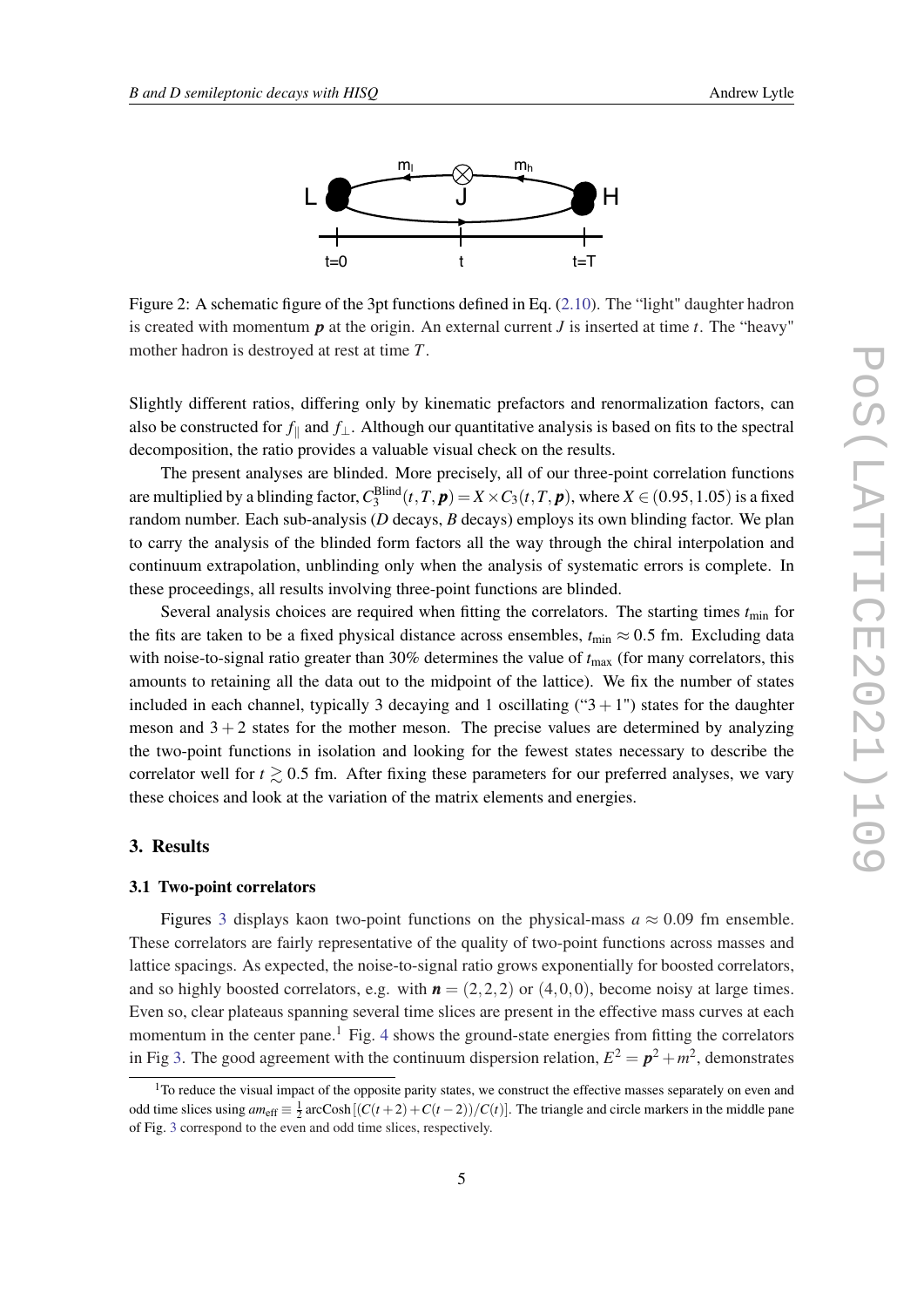<span id="page-6-0"></span>

Figure 3: Left: Kaon two-point correlation functions on the physical-mass  $a \approx 0.09$  fm ensemble. Right: Effective masses. In both panels, the matched colors denote different momenta.



Figure 4: The ground-state energies from fits the correlators displayed in Fig 3 compared with continuum dispersion relation  $E^2 = p^2 + m^2$ . The envelope given by the black dotten lines denotes the order of magnitude of the expected discretization errors,  $O(\alpha_s a^2 p^2)$ .

the good control of discretization effects afforded by the use the HISQ action. Using the results of these and other fits to two-point functions, we fix  $t_{\text{min}} \approx 0.5$  fm and the number of states for subsequent fits involving three-point functions.

## 3.2 *D*-meson decays

Figure [5](#page-7-0) summarizes fit results for the scalar form factor  $f_0$  for the transition  $D_s \to K$  on the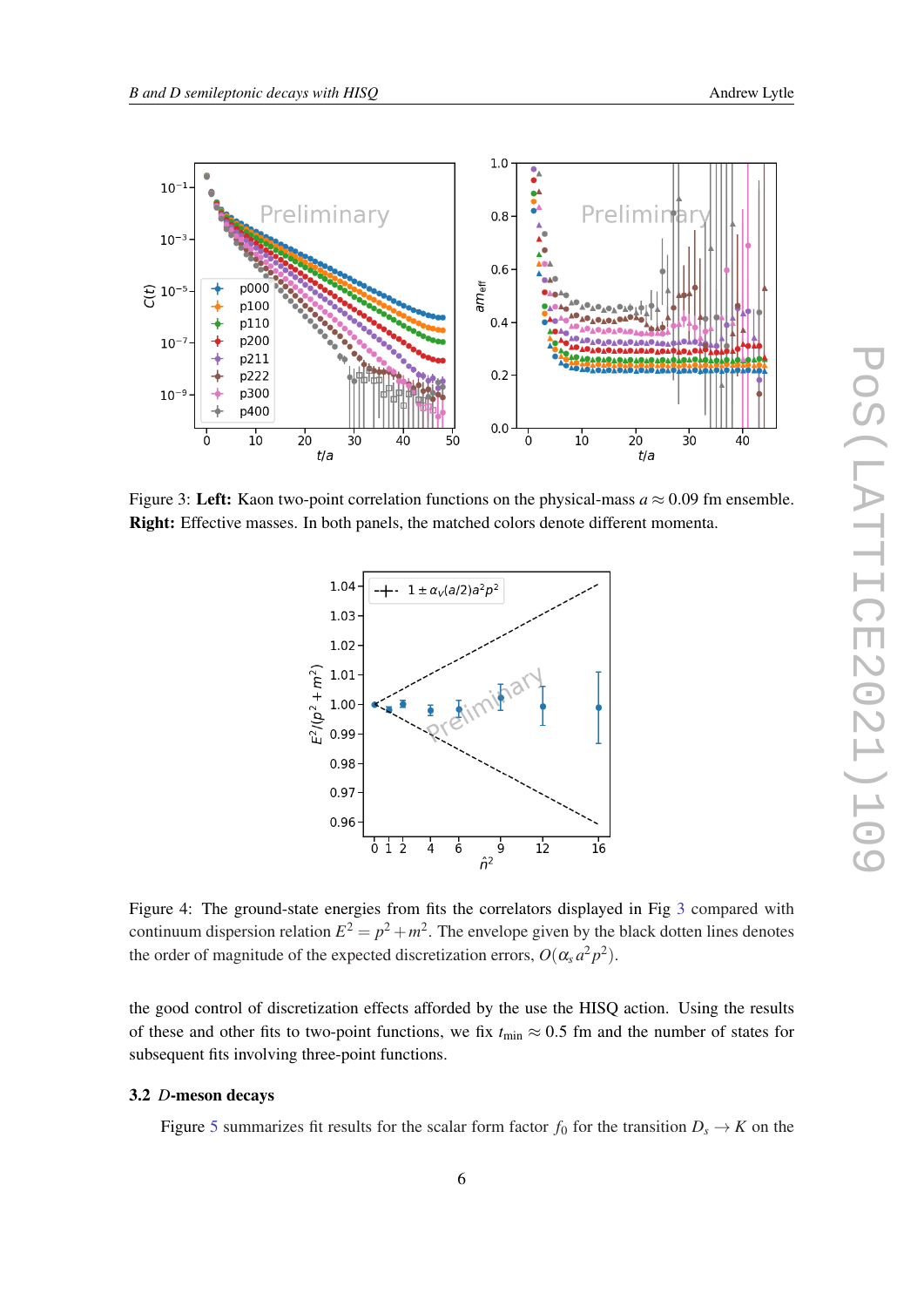<span id="page-7-0"></span>

Figure 5: Left: Best-fit results (solid horizontal bands) for the bare form factor  $f_0^{Ds \to K}$  on the physical-mass  $a \approx 0.09$  fm ensemble. The points show the ratio Eq. [\(2.12](#page-4-0)) for fixed source-sink separation  $T = 25$ . The colors correspond to different momenta and match the conventions of Fig. [3.](#page-6-0) **Right:** The momentum dependence of  $f_0^{Ds \to K}$  on the same ensemble.

physical-mass  $a \approx 0.09$  fm ensemble. The left pane shows data for the ratio defined in Eq. [\(2.12](#page-4-0)) together with the horizontal bands showing best-fit values for the form factors at each momentum. The right pane shows the behavior of the form factor as a function of momentum. The general results are qualitatively similar for the other lattice spacings, currents, and transitions.

Renormalization of the vector current is done non-perturbatively using PCVC. In principle, much freedom exists for extracting the Z-factors using Eq. [\(2.7\)](#page-3-0). The present analysis fits the bare matrix elements as a function of momentum to Eq. ([2.7](#page-3-0)), treating  $Z_{V^4}$  and  $Z_{V^4}$  as fit parameters. The left pane of Fig. [6](#page-8-0) shows the results of this procedure for the vector-current renormalization factor  $Z_{V^4}$  across the different ensembles; the results for  $Z_{V^i}$  are similar. Because three-point functions of  $V^4$ , *V*, and *S* are all multiplied by the same blinding factor, the fitted  $Z_{V^4}$  and  $Z_{V^i}$  are not affected by the blinding procedure.

Our analysis directly computes the renormalized form factors  $f_0$ ,  $f_{\parallel}$ , and  $f_{\perp}$  from the relations in Eqs. ([2.4\)](#page-3-0)–[\(2.6\)](#page-3-0). Most relevant for phenomenology are the form factors  $f_0$  and  $f_+$ , the latter of which can be obtained from a linear combination of  $f_{\parallel}$  and  $f_{\perp}$ . Besides the relation involving the scalar matrix element in Eq. ([2.6](#page-3-0)), the scalar form factor  $f_0$  can also be reconstructed from  $f_{\parallel}$ and  $f_{\perp}$ . Moreover, a kinematic constraint says that  $f_{+} = f_0$  at the point of vanishing momentum transfer,  $q^2 = 0$ . Together, these relations offer the chance to perform consistency checks by constructing  $f_0$  and  $f_+$  in different ways. The right pane of Figure [6](#page-8-0) shows the result of such checks for the transition  $D_s \to K$  on the physical-mass  $a \approx 0.09$  fm ensemble, with excellent agreement for both constructions of  $f_+$  (upper set of points) and  $f_0$  (lower set of points). As expected, all agree near  $q^2 = 0$ .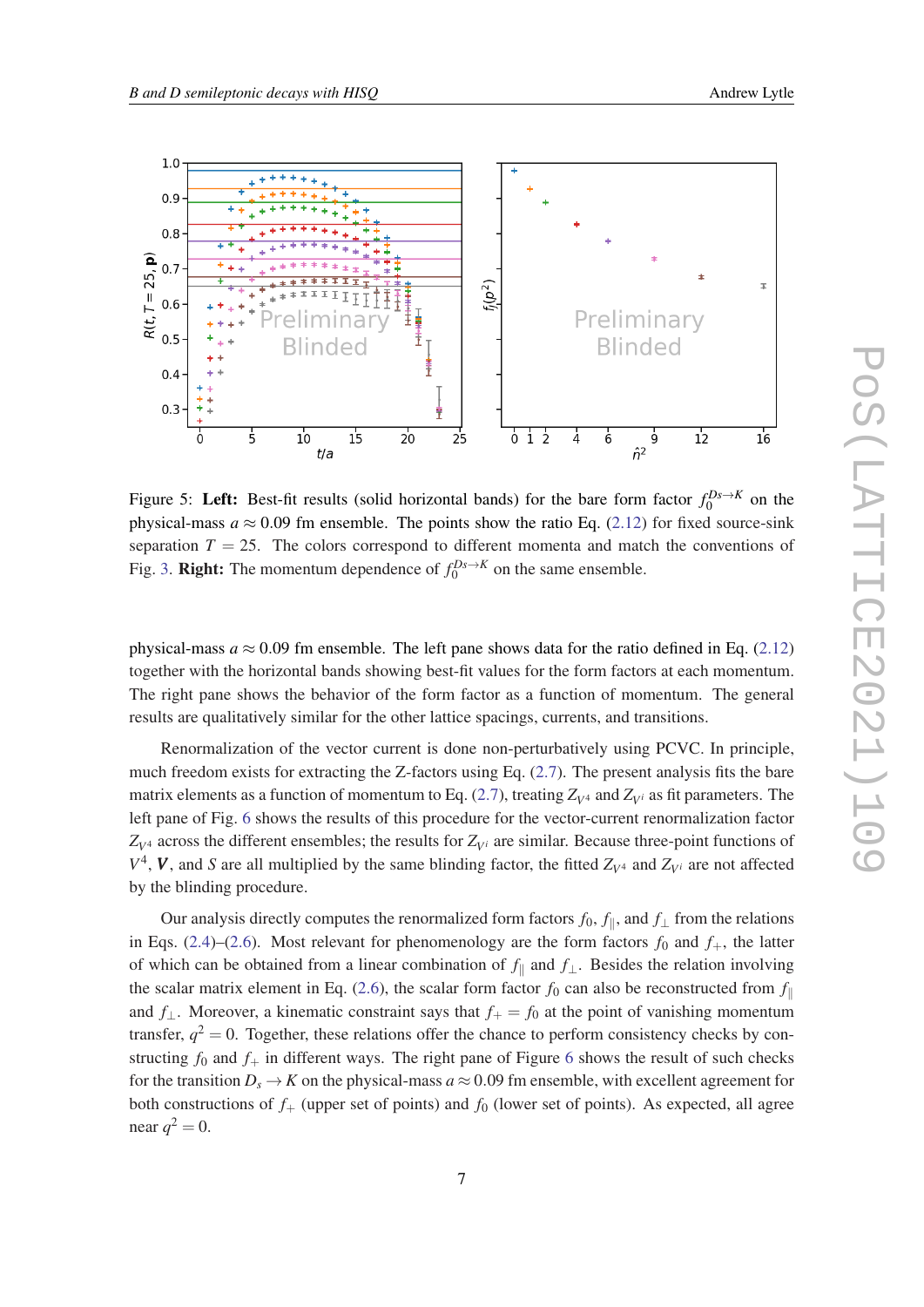<span id="page-8-0"></span>

Figure 6: Left: Results for the renormalization factor  $Z_{V^4}$ , defined in Eq. ([2.7](#page-3-0)), across several ensembles. **Right:** Results for the renormalized form factors  $f_+$  and  $f_0$  constructed in different ways from  $f_0$ ,  $f_{\parallel}$  and  $f_{\perp}$ .

#### 3.3 *B*-meson decays

Although the physical-mass charm quark can be comfortably accommodated on all of our lattice ensembles (even at relatively coarse lattice spacings), the lattice cutoff  $1/a$  is below the physical mass of the *b* quark until one reaches our (current) finest lattice spacing of  $a \approx 0.042$  fm, for which  $am_b \approx 0.84$ . In order to address this issue, on each ensemble we work at a range of heavy quark mass values between charm and bottom, limited to  $am_h \lesssim 1$ . These values are listed in Table [1](#page-3-0) in units of *mc*. In this way we can map out the dependence of our form factors as the quark mass varies between charm and bottom.

Examples of this procedure are shown in Fig. [7](#page-9-0) for the  $B_{(s)} \to D_{(s)}$  form factor  $f_0$  at zero-recoil. The *x*-axis in these figures is the mass  $M_H$  of an "*H*" meson, a physical proxy for the heavy quark, composed of an *h*-quark and a light quark, with the target *B* mass on the right of the figure. One can see that as we go to finer lattices we are able access masses closer to the physical *B* meson. The raw data coming from correlator fits has been improved in these figures by removing known tree-level discretization artifacts [[16\]](#page-11-0) in the extraction of  $f_0$ . Evidently, these factors represent the bulk of the heavy mass discretization effects, and so after their removal the data have largely collapsed onto a curve representing the actual evolution of  $f_0$  as heavy quark mass is varied. Additional variation stems from a combination of discretization artifacts, light sea-quark, and mistuning effects that will be the subject of future analysis.

Figure [8](#page-9-0) shows preliminary results for the  $f_0$  form factors now extended to non-zero recoil momentum ( $q^2 < q^2_{\text{max}}$ ) on the  $a \approx 0.09$  and 0.06 fm ensembles. In order to convey visually the size of the discretization effects in the raw data, the data in these figures have not been improved with tree-level discretization factors. (Our final analysis will, of course, incorprorate these effects.) Note that good statistical control is achieved even for large momentum values, and that good coverage is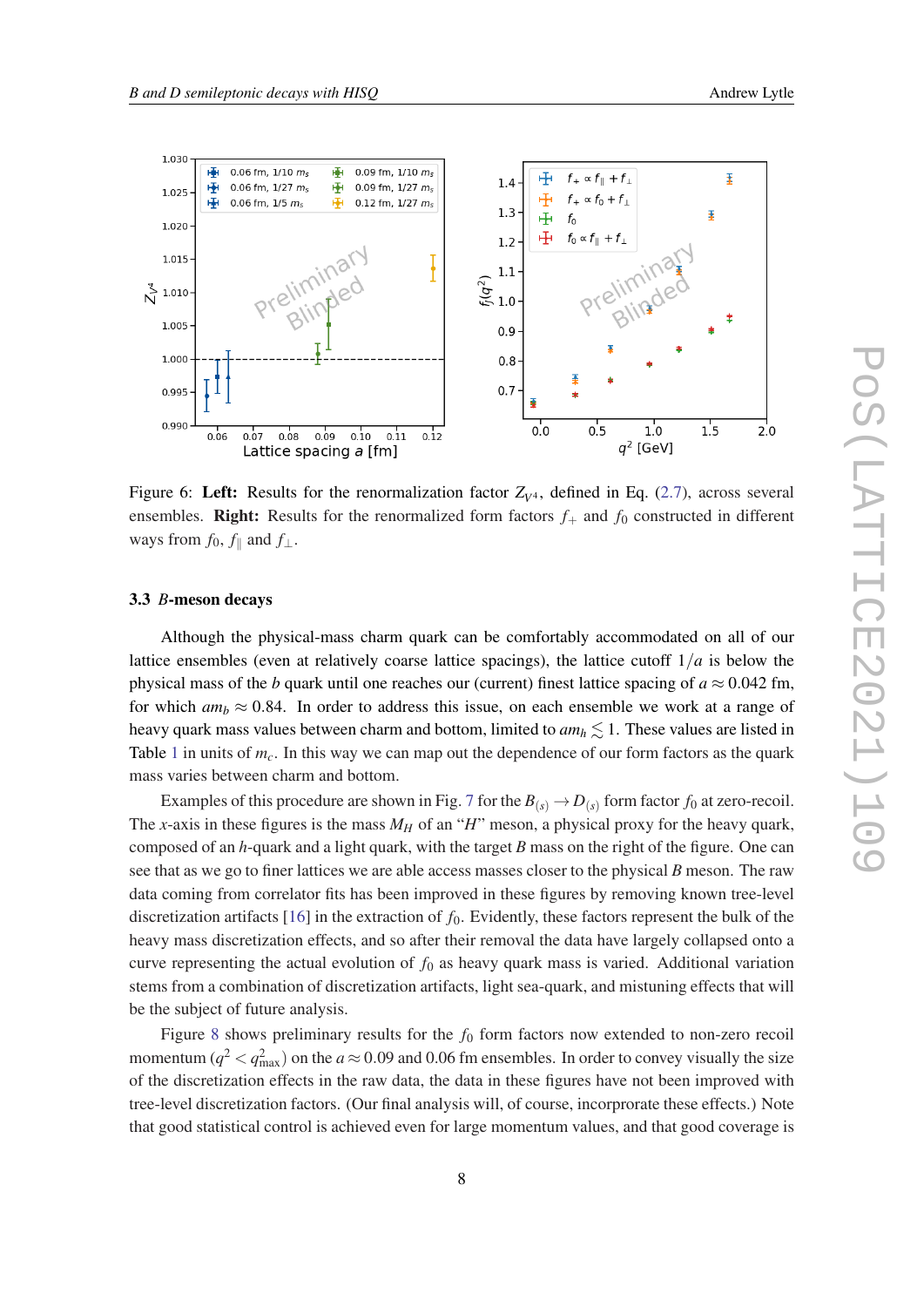<span id="page-9-0"></span>

Figure 7:  $B_s \rightarrow D_s$  (left) and  $B \rightarrow D$  (right) zero recoil form factor results. The data have been improved by removing dominant tree-level discretization artifacts, so that the resultant data roughly trace out a curve corresponding to the physical variation of  $f_0(q_{\text{max}}^2)$  with heavy quark input mass  $m_h$ . Note that for  $B_s \to D_s$  the data points at the same lattice spacing but with different light seaquark masses overlap.



Figure 8:  $B_s \to D_s$  (left) and  $B \to D$  (right)  $f_0(q^2)$  form factor results at zero and non-zero recoil momentum. Note the small statistical errors, particularly for the  $B_s \rightarrow D_s$  case with no valence light quarks, and good coverage over the  $q^2$  range of the decays.

## 4. Summary

We have presented preliminary results for  $B_{(s)}$ - and  $D_{(s)}$ -semileptonic decay form factors computed using the HISQ valence action on the HISQ  $N_f = 2 + 1 + 1$  ensembles generated by the MILC Collaboration. These quantities are critical inputs in the quest to elucidate the flavor sector of the Standard Model and understand or resolve the nature of so-called flavour anomalies. In particular, the calculations outlined here together with high-precision experimental measurements will result in improved determinations of  $|V_{cs}|$ ,  $|V_{cb}|$ ,  $|V_{cd}|$ ,  $|V_{ub}|$ , providing some of the most stringent tests of the Standard Model in these respective sectors.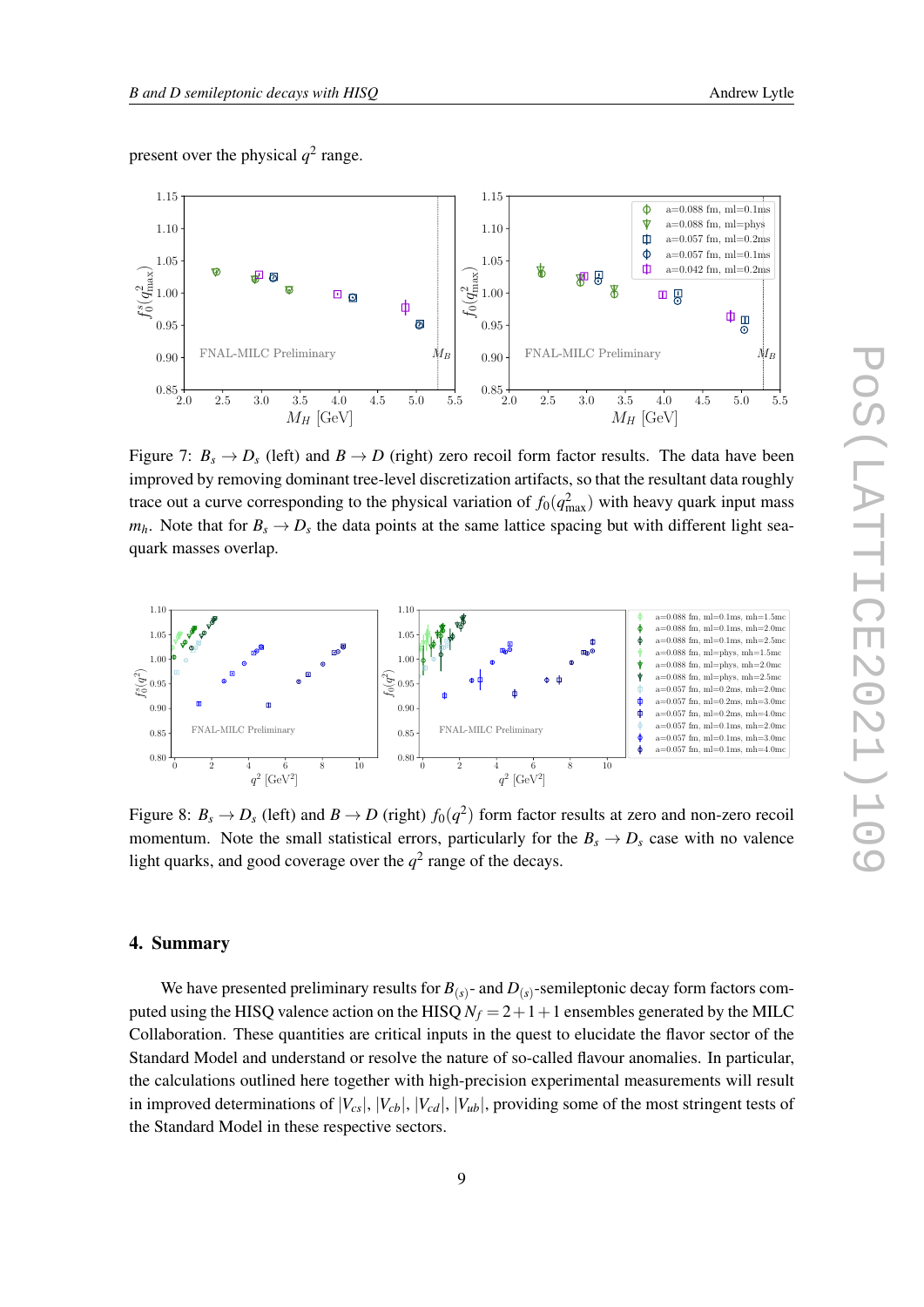<span id="page-10-0"></span>Although our results are still preliminary, we observe good statistical control over the kinematic range studied. Our calculation benefits from fine lattice spacings, which are especially critical for handling the *b* quark, and ensembles with physical light quarks at most lattice spacings. This treatment means that our final chiral analysis will be an interpolation (instead of an extrapolation), which we expect to reduce systematic errors. In the future, we will extend our calculation to ensembles with an even finer lattice spacing of  $a \approx 0.03$  fm.

### Acknowledgments

We are happy to acknowledge support and feedback from our friends and colleagues in the Fermilab Lattice and MILC Collaborations.

This document was prepared by the Fermilab Lattice and MILC Collaborations using the resources of the Fermi National Accelerator Laboratory (Fermilab), a U.S. Department of Energy, Office of Science, HEP User Facility. Fermilab is managed by Fermi Research Alliance, LLC (FRA), acting under Contract No. DE-AC02-07CH11359. This material is based upon work supported by the U.S. Department of Energy, Office of Science, Office of Nuclear Physics under grant Contract Numbers DE-SC0011090 (W.J.), DE-SC0021006 (W.J.), DE-SC0015655 (A.L., A.X.K.), and DE-SC0010120 (S.G.); by the U.S. National Science Foundation under Grants No. PHY17- 19626 and PHY20-13064 (C.D., A.V.); by SRA (Spain) under Grant No. PID2019-106087GB-C21 / 10.13039/501100011033 (E.G.); by the Junta de Andalucía (Spain) under Grants No. FQM- 101, A-FQM-467-UGR18, and P18-FR-4314 (FEDER) (E.G.).

Computations for this work were carried out in part on facilities of the USQCD Collaboration, which are funded by the Office of Science of the U.S. Department of Energy. An award of computer time was provided by the Innovative and Novel Computational Impact on Theory and Experiment (INCITE) program. This research used resources of the Argonne Leadership Computing Facility, which is a DOE Office of Science User Facility supported under contract DE-AC02-06CH11357. This research also used resources of the Oak Ridge Leadership Computing Facility, which is a DOE Office of Science User Facility supported under Contract DE-AC05-00OR22725. This research used resources of the National Energy Research Scientific Computing Center (NERSC), a U.S. Department of Energy Office of Science User Facility located at Lawrence Berkeley National Laboratory, operated under Contract No. DE-AC02-05CH11231. The authors acknowledge support from the ASCR Leadership Computing Challenge (ALCC) in the form of time on the computers Summit and Theta. The authors acknowledge the [Texas Advanced Computing Center](http://www.tacc.utexas.edu) [\(TACC\)](http://www.tacc.utexas.edu) at The University of Texas at Austin for providing HPC resources that have contributed to the research results reported within this paper. This research is part of the Frontera computing project at the Texas Advanced Computing Center. Frontera is made possible by National Science Foundation award OAC-1818253 [\[17](#page-11-0)]. This work used the Extreme Science and Engineering Discovery Environment (XSEDE), which is supported by National Science Foundation grant number ACI-1548562. This work used XSEDE Ranch through the allocation TG-MCA93S002 [\[18](#page-11-0)].

## References

[1] Y. S. Amhis *et al.* [HFLAV], Eur. Phys. J. C 81, no.3, 226 (2021) doi:10.1140/epjc/s10052-020-8156-7 [arXiv:1909.12524 [hep-ex]].